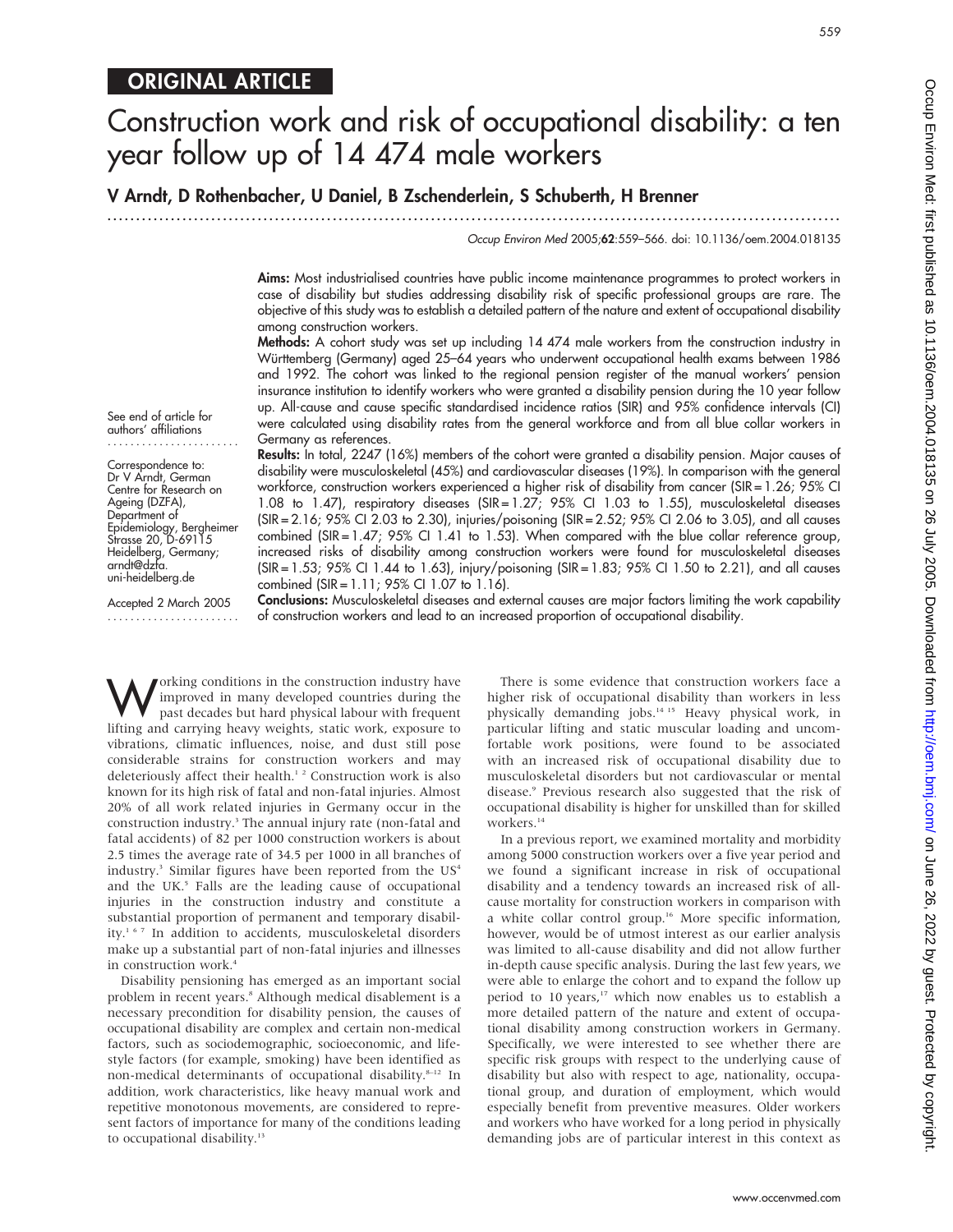aging is associated with a decline in work capacity<sup>18</sup> and accompanied by an increase in long term musculoskeletal disorders and other chronic diseases.<sup>1</sup>

# MATERIAL AND METHODS

## Study population

The baseline study population comprised 18 760 male construction workers (plumbers, carpenters, painters, plasterers, bricklayers, and unskilled workers/labourers), aged 25–64 years, who participated in a health examination by the Institution for Statutory Accident Insurance and Prevention in the Building Trade in Württemberg (a region with about 5.4 million people in the South of Germany) between 1 August 1986 and 31 December 1992 and who were members of the local manual workers' pension insurance institution. In Germany, almost all blue collar workers, including selfemployed craftsmen and itinerant workers, are members of the statutory pension fund. The health examination is part of the routine occupational health surveillance and includes occupational and medical history, a physical exam, pulmonary function test, test of visual acuity, audiometry, and blood and serum analysis. Participation is voluntary but about 75% of all invited workers have participated in the medical examination during the period of recruitment. The participants were representative for the underlying source population of all construction workers with respect to age and nationality, and occupation (taking into account that we had restricted the study sample to the six largest professional groups). The study was approved by the local and regional ethics committees and by the ministry of social affairs Baden-Württemberg.

#### Follow up

The cohort was linked to the pension register of the manual workers' pension insurance institution Württemberg to identify workers who have been granted a disability pension during follow up. The linkage was performed at two points in time (June 1998 and March 2000) according to date of baseline examination:

- people who entered the cohort between 1986 and 1988 were linked in June 1998 (follow up closing date 31 December 1997)
- people who entered the cohort between 1989 and 1992 were linked in March 2000 (follow up closing date 30 June 1999).

As some cases of disability pensioning were approved in retrospect, a 4–6 months' lag time interval was necessary to capture all cases which have occurred during a specific time period. No follow up information was available for 4286 workers (23%), who had either moved to a different region or changed employment and been assigned another pension insurance institution. The very strict confidentiality rules in Germany did not allow us to follow these people further. Thus, the final study population comprised 14 474 construction workers who had been successfully linked with the pension register. The pension register provided information regarding vital status and whether the individual was still working, had been retired due to age, was unemployed or under vocational (re)training, or whether a disability pension (permanent or temporary) was granted. In case of multiple temporary disability pensions, only the first disability pension was reported.

The criteria and the legal framework for disability pensioning are under continuous change, but during time of follow up a disability pension was granted when the earning capacity had been permanently reduced by at least 50% because of illness, injury, or defect—irrespective of whether the injury had been work related or not—and when the worker could not be referred to another adequate occupation. A patient applies for a disability pension at the local insurance office, which requests a health certificate from the applicant's primary physician. In addition, a physician employed by the pension insurance institution examines the applicant and judges whether the patient meets the criteria for a disability pension or whether a rehabilitation measure might be appropriate first.

#### Statistical methods

Standardised incidence ratios (SIR) for all-cause and cause specific disability were calculated with the SAS statistical software package<sup>20</sup> using age (<40, 40–44, ... 60–64), and sex specific annual disability rates during the entire follow up period from Germany (''Old Federal States'', the former Western Germany) as reference. The SIR is the ratio of the observed number of incident cases in the study population to the number of cases that would be expected if the study population had the same incidence rate as the reference population. An SIR of 1.0 implies that the rates are the same for the population of interest and the standard population, whereas an  $SIR > 1.0$  implies that the rate is higher for the population of interest compared with the standard population. Conversely, an  $SIR < 1.0$  implies that the death rate is lower for the population of interest compared with the standard population.

The reference rates were derived from the number of incident disability pensions over the number of insured employees as provided by the annual statistics of the Federation of German Pension Insurance Institutes (VDR).<sup>21</sup>

Two reference groups were chosen: (1) the general workforce, which includes both blue and white collar workers, and (2) all blue collar workers (including workers from other industrial branches such as metal working industry, chemical industry, transportation, paper and printing, timber, leather and textiles, pit and quarry, and mining), as it is known that blue and white collar workers differ with respect to pattern and risk of disability.

Exact 95% confidence limits were calculated with the SISA software.<sup>22</sup> In case of 15 and more observed cases the Poisson approximation was employed.23 Person time under risk was calculated for each study participant from date of baseline examination until closure of follow up. Reasons for censoring before closure of follow up comprised old age retirement, 65th birthday (and not retired), death (before age 65), or unemployment/vocational (re)training (65 is the usual age for retirement in Germany). SIRs were calculated for the total cohort but also for each occupational group (to detect potential job specific patterns), for different age groups (to detect age specific differences), by nationality, and by duration of employment.

Information on cause of disability, which was coded according to the 9th revision of the International Classification of Diseases (ICD-9), could be obtained for 97.6% of all those who were granted a disability pension. We employed the method described by Rittgen and Becker to adjust for missing information on cause of disability.<sup>24</sup> Under the assumption that the availability of the information on cause of disability is neither related to the exposure under consideration (for example, working in the construction industry) nor to the diagnosis, it can be easily shown that the unknown number of diagnosis specific disability pensions can be derived from the known number of disability pensions with this particular diagnosis, divided by the proportion of all known causes of disability among all disability pensioners. Analysing the data without the imputation did not change the overall findings.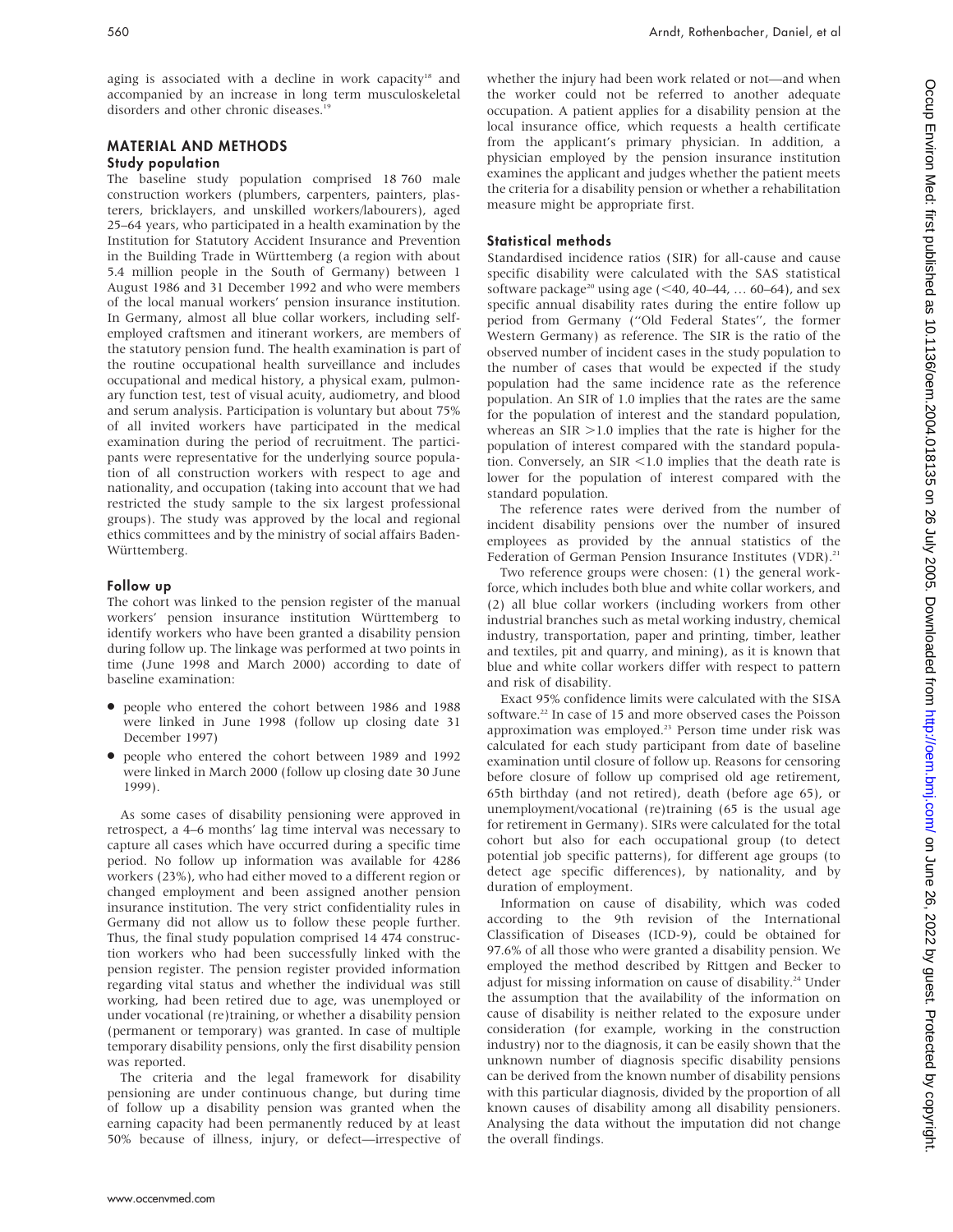| Table 1 Characteristics of the study population at |  |  |
|----------------------------------------------------|--|--|
| baseline examination                               |  |  |

|                                        | $\mathbf n$ | %                        |
|----------------------------------------|-------------|--------------------------|
| Occupation                             |             |                          |
| Plumbers                               | 2156        | 15                       |
| Carpenters                             | 2012        | 14                       |
| Painters                               | 2281        | 16                       |
| Plasterers                             | 1695        | 12                       |
| <b>Bricklayers</b>                     | 4359        | 30                       |
| Labourers                              | 1971        | 14                       |
| Age at baseline examination            |             |                          |
| $25 - 39$ years                        | 6424        | 44                       |
| $40 - 44$ years                        | 1529        | 11                       |
| $45 - 49$ years                        | 1953        | 14                       |
| $50 - 54$ years                        | 2586        | 18                       |
| 55-59 years                            | 1680        | 12                       |
| $60 - 64$ years                        | 302         | $\overline{2}$           |
| Mean (SD) years                        | 41.7 (10.8) |                          |
| Nationality                            |             |                          |
| German                                 | 11974       | 83                       |
| Former Yugoslavia                      | 737         | 5                        |
| Italian                                | 674         | 5                        |
| Turkish                                | 655         | $\overline{\mathcal{A}}$ |
| Other                                  | 434         | 3                        |
| Duration of employment in construction |             |                          |
| industry (years)*                      |             |                          |
| < 15                                   | 4914        | 38                       |
| $15 - 29$                              | 4448        | 34                       |
| $\geqslant$ 30                         | 3684        | 28                       |
| Mean (SD)                              | 20.7 (11.9) |                          |
| Total                                  | 14474       | 100                      |

#### RESULTS

The characteristics of the study population are shown in table 1. With over 30%, bricklayers constituted the largest professional group in our sample. Mean age of the study population at baseline was 41.7 years and over 80% of the cohort members were of German nationality, followed by migrants (or their descendants) from former Yugoslavia, Italy, and Turkey. On average, cohort members had worked for over 20 years in the construction industry.

During follow up 2247 men were granted a disability pension (mean age at retirement 56.1 years), and 761 men were granted an old age pension (mean age 63.4 years). 2765 study members were censored because they got unemployed and/or underwent some vocational training (mean age 51.3 years). In addition, 208 workers were censored because they died before age 65 (mean age 60.0 years). At the end of the follow up 8493 men out of 14 474 (59%) were still working.

The crude disability rate was 2049 per 100 000 person years, however risk of disability strongly increased with age (table 2). The major reasons for occupational disability were musculoskeletal disorders (n = 975; 45%), cardiovascular diseases  $(n = 399; 19\%)$ , neoplasms  $(n = 170; 8\%)$ , and mental disorders  $(n = 165; 8\%)$ . Dorsopathies  $(n = 523)$ represented the majority of all musculoskeletal disorders with intervertebral disc disorders  $(n = 203)$  and spondylosis (n = 189) as major underlying diagnoses. Although musculoskeletal disorders were the leading cause of disability in all age categories, their proportion among all cases of disability strongly increased with age whereas some other causes like mental disorders, injury, and poisoning were important contributors to occupational disability among young age groups mainly.

In comparison with the general workforce (table 3), construction workers experienced a higher risk of occupational disability for a number of causes including cancer  $(SIR = 1.26)$ , diseases of the respiratory system  $(SIR = 1.27)$ , musculoskeletal diseases (SIR = 2.16), injury and poisoning  $(SIR = 2.52)$ , and all causes combined  $(SIR = 1.47)$ . More specifically, statistically significantly higher disability rates were found for cancer of the oral cavity and pharynx  $(SIR = 1.84)$ , chronic obstructive lung disease  $(SIR = 1.33)$ , arthropathies ( $SIR = 2.66$ ), dorsopathies ( $SIR = 1.76$ ), accidents  $(SIR = 2.49)$ , and other external causes (mainly complications of medical care, SIR = 3.04). Although overall no increased risk for cardiovascular diseases (SIR = 1.09) including ischaemic heart disease ( $SIR = 0.86$ ) and hypertension ( $SIR = 0.88$ ) was found, higher risks for disability were observed for the ICD categories ''heart failure and other heart disease'' ( $SIR = 1.60$ ) and "diseases of the arteries, arterioles, and capillaries'' ( $SIR = 1.35$ ). Other diagnoses such as cancer of the digestive  $(SIR = 1.25)$  and urogenital system  $(SIR = 1.48)$ , and non-malignant diseases of the digestive system ( $SIR = 1.20$ ) including liver diseases ( $SIR = 1.20$ ) and skin disorders (SIR = 1.61) were more common in our sample of construction workers but the differences were not statistically significant. Furthermore, we observed no substantially increased disability risk for cancer of the respiratory system ( $SIR = 1.02$ ), mental disorders ( $SIR = 0.95$ ), diseases of the nervous system and sense organs  $(SIR = 1.02)$ , cerebrovascular disease ( $SIR = 1.06$ ), and pneumoconiosis  $(SIR = 0.55)$ .

When compared with the blue collar reference group, the differences in disability risk were less distinct for most diagnoses mentioned above but still statistically significant for all causes combined (SIR = 1.11), musculoskeletal diseases ( $SIR = 1.53$ ), in particular arthropathies ( $SIR = 1.87$ ) and dorsopathies ( $SIR = 1.25$ ), and accidents ( $SIR = 1.81$ ).

Table 4 addresses the associations of age, nationality, occupation, and duration of employment with the risk of occupational disability among construction workers. In

|                                          |                     |      |                         | By age (years) (during follow up)* |                          |                          |                           |                          |                          |
|------------------------------------------|---------------------|------|-------------------------|------------------------------------|--------------------------|--------------------------|---------------------------|--------------------------|--------------------------|
| Cause of occupational disability (ICD-9) | Total<br>number age | Mean | $25 - 39$<br>$(n = 57)$ | $40 - 44$<br>$(n = 57)$            | $45 - 49$<br>$(n = 127)$ | $50 - 54$<br>$(n = 413)$ | $55 - 59$<br>$(n = 1134)$ | $60 - 64$<br>$(n = 459)$ | All ages<br>$(n = 2247)$ |
| Neoplasms (ICD 140-239)                  | 170                 | 54.3 | 11%                     | 11%                                | 17%                      | 10%                      | 7%                        | 5%                       | 8%                       |
| Mental disorders (ICD 290-319)           | 165                 | 53.4 | 21%                     | 15%                                | 12%                      | 12%                      | 6%                        | 4%                       | 8%                       |
| Nervous System (ICD 320-389)             | 71                  | 53.9 | 8%                      | 13%                                | 5%                       | 4%                       | 3%                        | 2%                       | 3%                       |
| Circulatory system (ICD 390-459)         | 399                 | 56.4 | 11%                     | 17%                                | 21%                      | 20%                      | 18%                       | 20%                      | 19%                      |
| Respiratory system (ICD 460-519)         | 95                  | 56.2 | 2%                      | 4%                                 | 5%                       | 4%                       | 5%                        | 3%                       | 4%                       |
| Digestive system (ICD 520-579)           | 45                  | 55.3 | 2%                      | 6%                                 | 2%                       | 2%                       | 2%                        | 1%                       | 2%                       |
| Musculoskeletal system (ICD 710-739)     | 975                 | 57.3 | 25%                     | 23%                                | 23%                      | 36%                      | 49%                       | 56%                      | 45%                      |
| Injury and poisoning (ICD 800-999)       | 99                  | 54.5 | 13%                     | 6%                                 | 7%                       | 6%                       | 5%                        | 3%                       | 5%                       |
| Other                                    | 222                 | 55.0 | 6%                      | 4%                                 | 7%                       | 5%                       | 5%                        | 6%                       | 5%                       |
| All causes                               | 2247                | 56.1 | 100%                    | 100%                               | 100%                     | 100%                     | 100%                      | 100%                     | 100%                     |
| Rate (per 100 000 person years)          |                     |      | 134                     | 425                                | 912                      | 2390                     | 6616                      | 8551                     | 2049                     |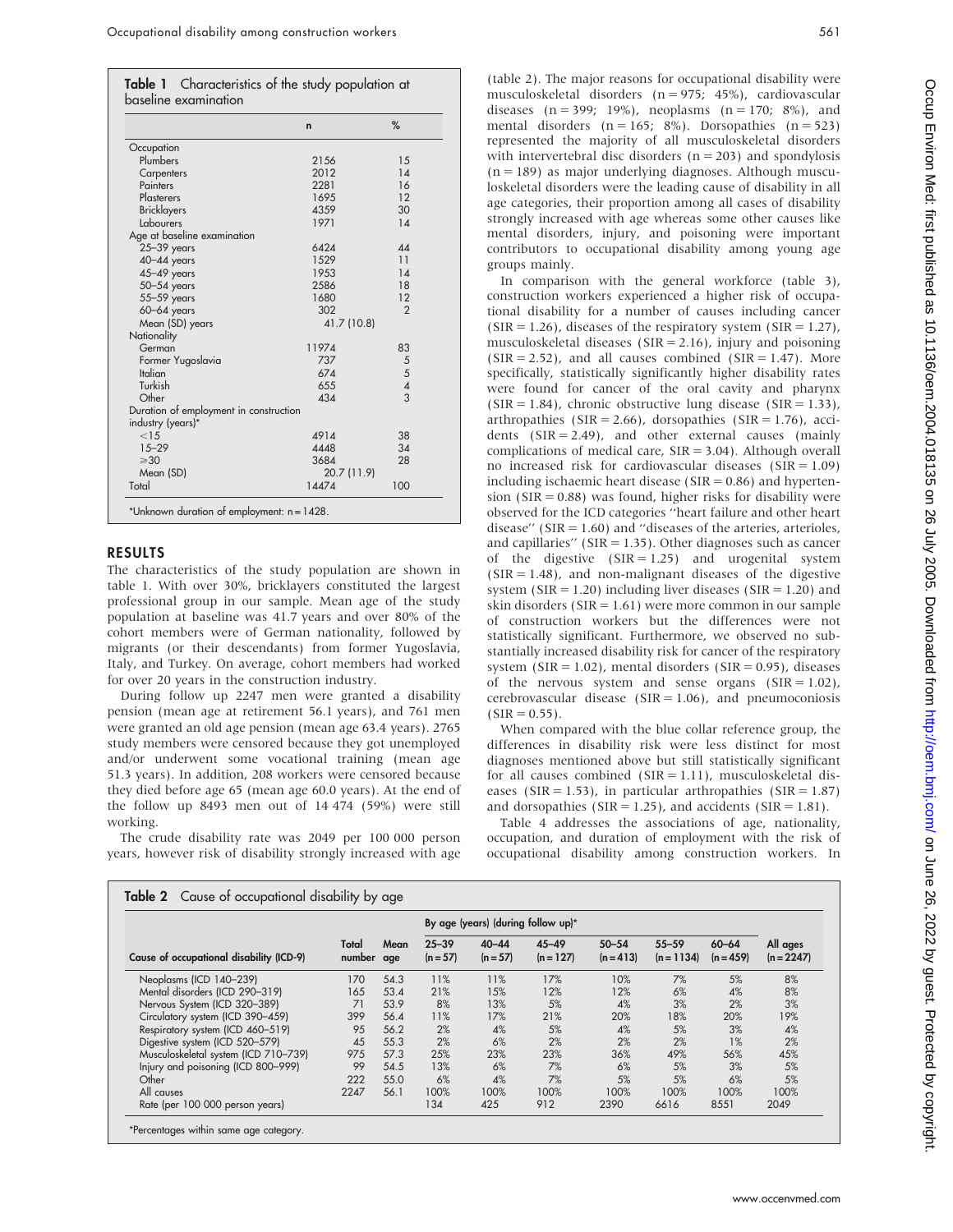|                                                                                                      | Study cohort    |          | Reference "general work force" Reference "blue collar workers" |                 |                        |
|------------------------------------------------------------------------------------------------------|-----------------|----------|----------------------------------------------------------------|-----------------|------------------------|
| <b>Cause of disability</b>                                                                           | <b>Observed</b> | Expected | <b>SIR (95% CI)</b>                                            | <b>Expected</b> | <b>SIR (95% CI)</b>    |
| Cancer (ICD 140-208)                                                                                 | 161             | 127.5    | $1.26$ (1.08-1.47)                                             | 162.2           | $0.99$ $(0.85 - 1.16)$ |
| Cancer of the oral cavity and pharynx (ICD 140-149)                                                  | 28              | 15.2     | $1.84(1.22 - 2.66)$                                            | 21.4            | $1.31(0.87 - 1.89)$    |
| Cancer of the digestive system (ICD 150-159)                                                         | 44              | 35.3     | $1.25(0.91 - 1.67)$                                            | 44.0            | $1.00$ (0.73-1.34)     |
| Cancer of the respiratory system (ICD 160-165)                                                       | 32              | 31.4     | $1.02$ (0.70-1.44)                                             | 42.6            | $0.75$ $(0.52 - 1.06)$ |
| Cancer of the urogenital system (ICD 179-189)                                                        | 29              | 19.6     | $1.48(0.99 - 2.12)$                                            | 24.2            | $1.20(0.80 - 1.72)$    |
| Mental disorders (ICD 290-319)                                                                       | 165             | 173.4    | $0.95(0.81 - 1.11)$                                            | 212.1           | $0.78$ (0.67-0.91)     |
| Neurotic disorders, personality disorders, and other non-psychotic<br>mental disorders (ICD 300-316) | 132             | 114.0    | $1.16(0.97 - 1.37)$                                            | 139.5           | $0.95(0.79 - 1.12)$    |
| Nervous system and sense organs (ICD 320-389)                                                        | 71              | 69.5     | $1.02$ (0.80-1.29)                                             | 83.4            | $0.85$ $(0.66 - 1.07)$ |
| Circulatory system (ICD 390-459)                                                                     | 399             | 367.1    | $1.09(0.98 - 1.20)$                                            | 473.5           | $0.84$ (0.76-0.93)     |
| Hypertension (ICD 401-405)                                                                           | 45              | 51.3     | $0.88$ $(0.64 - 1.17)$                                         | 67.4            | $0.67$ (0.49-0.89)     |
| Ischemic heart disease (ICD 410-414)                                                                 | 115             | 134.3    | $0.86$ (0.71-1.03)                                             | 165.3           | $0.70$ (0.57-0.84)     |
| Heart failure, other heart disease (ICD 420-429)                                                     | 81              | 50.6     | $1.60$ $(1.27-1.99)$                                           | 66.0            | $1.23$ (0.97-1.53)     |
| Cerebrovascular disease (ICD 430-438)                                                                | 70              | 65.7     | $1.06$ (0.83-1.35)                                             | 80.8            | $0.87$ (0.68-1.09)     |
| Diseases of arteries, arterioles, and capillaries (ICD 440-448)                                      | 65              | 48.0     | $1.35(1.05 - 1.73)$                                            | 70.3            | $0.92$ $(0.72 - 1.18)$ |
| Respiratory system (ICD 460-519)                                                                     | 95              | 74.8     | $1.27$ (1.03-1.55)                                             | 102.9           | $0.92$ (0.75-1.13)     |
| Chronic obstructive pulmonary disease and allied conditions<br>(ICD 490-496)                         | 90              | 67.4     | $1.33(1.07 - 1.64)$                                            | 94.2            | $0.96$ $(0.77 - 1.17)$ |
| Pneumoconiosis and other lung diseases related to external agents<br>$(ICD 500 - 508)$               | $\mathbf{1}$    | 1.8      | $0.55(0.01 - 3.08)$                                            | 2.0             | $0.51(0.01 - 2.81)$    |
| Digestive system (ICD 520-579)                                                                       | 45              | 37.5     | $1.20(0.88 - 1.61)$                                            | 50.1            | $0.90$ $(0.66 - 1.20)$ |
| Liver and gallbladder diseases (ICD 570-579)                                                         | 30              | 25.0     | $1.20(0.81 - 1.71)$                                            | 33.9            | $0.89$ (0.60-1.26)     |
| Skin (ICD 680-709)                                                                                   | $\overline{7}$  | 4.3      | $1.61$ (0.65-3.32)                                             | 6.6             | $1.06$ (0.43-2.19)     |
| Musculoskeletal system (ICD 710-739)                                                                 | 975             | 450.5    | $2.16$ (2.03-2.30)                                             | 637.2           | $1.53$ $(1.44 - 1.63)$ |
| Arthropathies (ICD 710-719)                                                                          | 321             | 120.8    | $2.66$ $(2.37 - 2.96)$                                         | 172.1           | $1.87(1.67 - 2.08)$    |
| Dorsopathies (ICD 720-724)                                                                           | 523             | 296.4    | $1.76$ (1.62-1.92)                                             | 417.4           | $1.25(1.15 - 1.37)$    |
| Injury and poisoning (ICD 800-999)                                                                   | 106             | 42.1     | $2.52$ (2.06-3.05)                                             | 57.9            | $1.83(1.50 - 2.21)$    |
| Accidents (ICD 800-959)                                                                              | 99              | 39.8     | $2.49$ (2.02-3.03)                                             | 54.7            | $1.81(1.47 - 2.20)$    |
| Other external causes (ICD 960-999)                                                                  | $\overline{7}$  | 2.3      | $3.04(1.22 - 6.27)$                                            | 3.1             | $2.24$ (0.91-4.65)     |
| All causes (ICD 001-999)                                                                             | 2247            | 1527.1   | $1.47(1.41 - 1.53)$                                            | 2020.9          | $1.11(1.07-1.16)$      |

Table 3 Standardised incidence ratios (SIR) of all-cause and cause specific disability within the total cohort

addition to all-cause disability, table 4 also depicts some details of disability due to musculoskeletal disorders and accidents which appear to represent areas of specific concern among construction workers.

Stratifying the cohort by age revealed a widening gap in all-cause disability with increasing age between construction workers and the general workforce. Similarly, duration of employment was a strong predictor for disability risk as indicated by the sharp increase in relative risk of disability with longer employment in the construction industry. When we stratified the sample into workers of German and non-German nationality, workers of non-German nationality showed a statistically significantly lower risk of all-cause disability than German workers ( $p$ <0.001). With respect to job title, highest disability rates (all causes combined) were found for bricklayers, plasterers, labourers, and carpenters.

The association of age, duration of employment, nationality, and job title with disability caused by musculoskeletal disorders and accidents appeared to be stronger than with all-cause disability although the overall pattern was very similar. Interestingly, however, the association between age and disability due to musculoskeletal disorders seemed to be U-shaped, with highest relative risks among the youngest and the older age groups, whereas relative risk with respect to disability due to accidents was highest among the older age groups and smallest among the younger. For both outcomes, age adjusted relative risk of occupational disability sharply increased with longer duration of employment. Risk of disability due to accidents was highest for plasterers, carpenters, labourers, and bricklayers whereas risk of disability due to accidents was not increased for plumbers.

#### **DISCUSSION**

Most industrialised countries have public income maintenance programmes to protect workers in case of disability<sup>8</sup> but studies addressing disability risk of specific professional groups are rare. Construction workers in particular are difficult to study as they frequently change work sites, are often hired for temporary appointments, and frequently change employers.<sup>25</sup>

The results of our study indicate that musculoskeletal disorders and cardiovascular diseases represent main causes of occupational disability among construction workers. More importantly, however, is the finding that construction workers do not only experience a higher risk of all-cause disability than the general work force but also appear to experience a higher risk of disability than blue collar workers in general. This increase in risk of disability is mainly due to disorders of the musculoskeletal system and accidents. In particular, older and experienced construction workers seem to be at increased risk of occupational disability as the relative risk of disability increases with older age and with longer duration of employment in the construction industry.

#### Major causes of disability

The identification of cardiovascular disease and musculoskeletal disorders as major causes of occupational disability leading to early retirement is apparently a reflection of both the prevalence of the conditions in the general population and the environment and type of work involved in construction industry.1 Cardiovascular diseases and musculoskeletal disorders have also been major causes of occupational disability in the general population. Over 1.8 million male workers were awarded a disability pension in the area of former Western Germany during the period 1986–99. Among those, 25% were caused by cardiovascular diseases and over 28% by musculoskeletal disorders. In contrast, musculoskeletal disorders caused over 45% and cardiovascular diseases represented approximately 19% of all cases of occupational disability in our cohort of construction workers.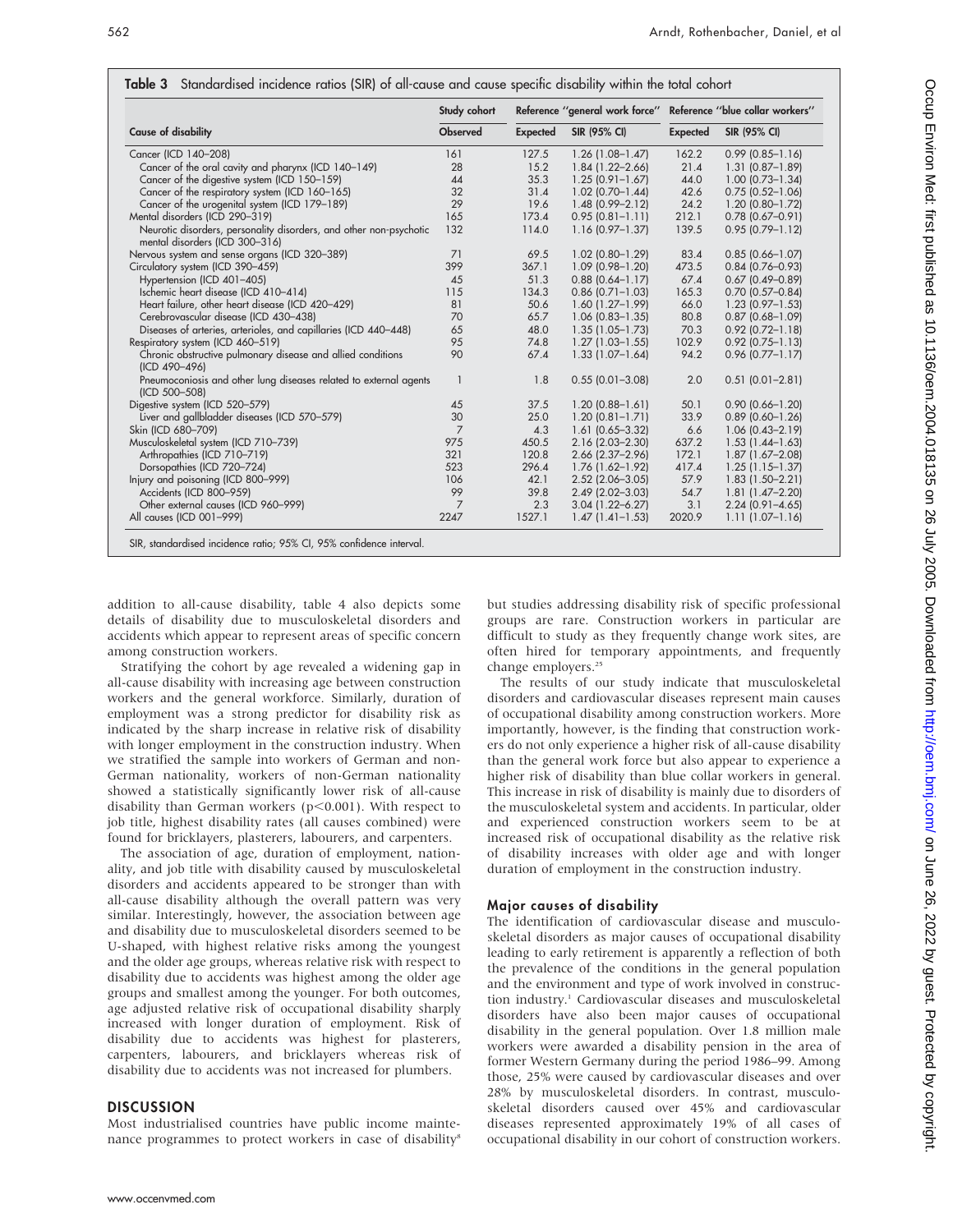|                                             | All causes |                        |                        |                | Musculoskeletal system (ICD 710-739)       |                                        |               | Accidents (ICD 800-959) |                        |
|---------------------------------------------|------------|------------------------|------------------------|----------------|--------------------------------------------|----------------------------------------|---------------|-------------------------|------------------------|
|                                             |            | Reference "GWF"        | Reference "BCW"        |                | Reference "GWF"                            | Reference "BCW"                        |               | Reference "GWF"         | Reference "BCW"        |
|                                             | ds         | SIR (95% CI)           | <b>SIR (95% CI)</b>    | dis            | SIR (95% CI)                               | SIR (95% CI)                           | ď             | <b>SIR (95% CI)</b>     | <b>SIR (95% CI)</b>    |
| Total                                       | 2247       | $1.47$ (1.41-1.53)     | $1.11(1.07 - 1.16)$    | 975            | $2.16(2.03 - 2.30)$                        | $1.53$ $(1.44 - 1.63)$                 | 99            | 2.49 (2.02-3.03)        | $1.81(1.47 - 2.20)$    |
| Age (years) (during follow up)<br>$25 - 39$ |            | $0.97$ (0.73-1.26)     | $0.81$ $(0.61 - 1.05)$ |                | $2.12$ (1.13-3.63)                         | 2.05 (1.09-3.51                        |               | $1.30(0.52 - 2.67)$     | $1.04(0.42 - 2.15)$    |
| 40-44                                       | 57         | $1.03$ $(0.78 - 1.34)$ | $0.78$ $(0.59 - 1.01)$ |                |                                            | $1.12(0.58 - 1.96)$                    |               | $0.85$ $(0.10 - 3.06)$  | $0.61$ $(0.08 - 2.32)$ |
|                                             | 127        | $1.13(0.94 - 1.34)$    | $0.85(0.71 - 1.01)$    | $12^{2}$       | $1.38(0.71 - 2.41)$<br>$1.32(0.88 - 1.89)$ | $1.03$ $(0.69 - 1.47)$                 | $\frac{1}{2}$ | $1.68$ $(0.67 - 3.46)$  | $1.24(0.50 - 2.55)$    |
| $45 - 49$<br>$50 - 54$<br>$55 - 59$         | 413        | 40 (1.26-1.54)         | $1.07(0.97 - 1.18)$    | 140            | 2.09 (1.76-2.46)                           | $1.53$ $(1.29 - 1.80)$                 |               | 2.53 (1.57-3.87)        | $1.82$ (1.13-2.78)     |
|                                             | 134        | $.56$ $(1.47 - 1.66)$  | $1.22$ $(1.15 - 1.29)$ | 533            | $2.22$ $(2.04 - 2.42)$                     | $.61(1.47-1.75)$                       | 742           | $3.33$ $(2.47 - 4.4)$   | 2.42 (1.79-3.21        |
| 60-64                                       | 459        | $.69$ $(1.54 - 1.85)$  | $1.15(1.05 - 1.26)$    |                | 2.37 (2.09-2.69)                           | $.50$ $(1.32 - 1.69)$                  |               | 2.95 (1.57-5.05)        | $1.90(1.01 - 3.26)$    |
| Nationality                                 |            |                        |                        |                |                                            |                                        |               |                         |                        |
| German                                      | 2017       | $.54(1.48 - 1.61)$     | $1.17(1.12-1.22)$      | 895            | $2.29(2.14 - 2.45)$                        | $1.62$ (1.52-1.73)                     | 5             | 2.71 (2.18-3.33)        | $1.97$ (1.59-2.42)     |
| Other                                       | 227        | $1.04(0.91 - 1.19)$    | $0.78(0.69 - 0.89)$    |                | $1.34(1.06 - 1.67)$                        | $0.95(0.75 - 1.18)$                    | $\infty$      | $1.31 (0.57 - 2.58)$    | $0.95(0.41 - 1.88)$    |
| Occupation                                  |            |                        |                        |                |                                            |                                        |               |                         |                        |
| Plumbers                                    | 169        | $0.96(0.82 - 1.12)$    | $0.72(0.62 - 0 - 84)$  | R              | $1.42(1.11-1.80)$                          | $1.00(0.78 - 1.27)$                    |               | $1.36$ $(0.55 - 2.81)$  | $0.99$ $(0.40 - 2.05)$ |
| Carpenters                                  |            | $1.41$ $(1.25 - 1.59)$ | $1.07(0.94 - 1.21)$    |                | 2.28 (1.90-2.71                            | $1.61$ $(1.35 - 1.92)$                 |               | $3.16(1.81 - 5.13)$     | $2.31$ $(1.32 - 3.75)$ |
| Painters                                    |            | $1.01$ $(0.89 - 1.15)$ | $0.76$ (0.67 $-0.86$ ) | $\frac{28}{2}$ | $1.28(1.03 - 1.56)$                        | $0.90$ $(0.72 - 1.10)$                 |               | 2.00 (1.06-3.42)        | $1.45(0.77 - 2.48)$    |
| Plasterers                                  |            | $.70(1.53 - 1.89)$     | $1.29$ (1.16-1.44)     |                | $2.67$ ( $2.28 - 3.11$ )                   | $1.89$ $(1.62 - 2.21)$                 |               | 4.14 (2.56-6.33)        | $3.00(1.86 - 4.59)$    |
| <b>Bricklayers</b>                          | 252851     | $.74(1.63 - 1.86)$     | $1.32$ $(1.23 - 1.41)$ | 164            | 2.65 (2.40-2.92)                           | 1.88 (1.70-2.07)                       | <b>12582</b>  | $2.25$ (1.51-3.23)      | $1.63(1.09 - 2.34)$    |
| Labourers                                   | 321        | $.62$ (1.45-1.81       | $.22(1.09 - 1.37)$     | $\geq$         | $1.99$ (1.64-2.38)                         | $40(1.16 - 1.68)$                      |               | 2.54 (1.35-4.34)        | $.85(0.99 - 3.17)$     |
| Duration ot employment                      |            |                        |                        |                |                                            |                                        |               |                         |                        |
| $<$ 15 years                                | 201        | $1.15(0.99 - 1.32)$    | $0.88$ $(0.76 - 1.01)$ | 63             | $1.56$ $(1.20 - 2.00)$                     | $1.14(0.87 - 1.46)$                    | ᡐ             | $1.25(0.57 - 2.37)$     | $0.95(0.43 - 1.80)$    |
| $15-29$ years                               | 554        | $1.28$ (1.18-1.39)     | $0.96$ $(0.89 - 1.05)$ | 213            | $1.78(1.55 - 2.04)$                        | $1.27$ (1.10-1.45)<br>1.72 (1.59-1.87) | 24            | $2.14(1.37 - 3.19)$     | $1.54(0.99 - 2.29)$    |
| $\geq$ 30 years                             | 246        | $.67$ (1.58-1.76)      | $1.26$ (1.19-1.33)     |                | $2.46$ $(2.27 - 2.67)$                     |                                        |               | $3.57$ $(2.70 - 4.62)$  | 2.54 (1.93-3.30)       |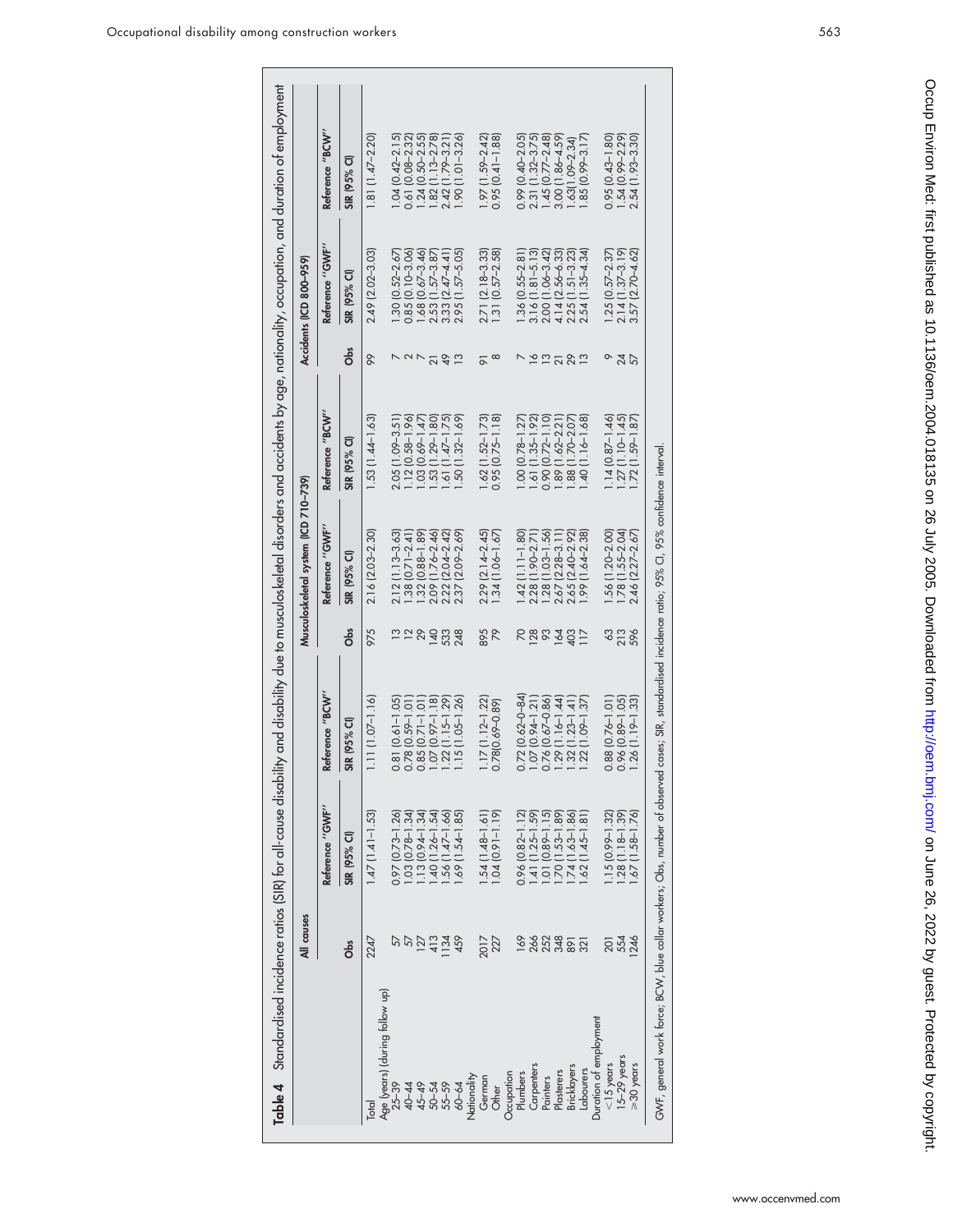#### All-cause disability

Several studies reported that blue collar workers are at higher risk of occupational disability than white collar workers.<sup>9 10 13</sup> Therefore, our finding that construction workers do not only experience a higher risk of all-cause disability than the general work force (composed of white and blue collar workers), but also a higher risk of disability than the blue collar reference is noteworthy and indicates that construction workers may represent a high risk group for occupational disability. Construction differs markedly from most other types of manufacturing in the extent of the safety and health risks to workers.26 Construction companies rarely provide steady employment and the frequently changing worksite, together with a huge number of small enterprises, makes it difficult to implement preventive programmes to protect the health of these workers.<sup>27</sup> Although it has been argued that individual factors (such as alcohol consumption and smoking) as well as environmental factors (such as legislation and labour market) affect the likelihood of disability pensioning,<sup>13</sup> the increased disability risk among our cohort of construction workers is presumably also related to work characteristics, such as heavy manual work, repetitive monotonous movements, and the high accident risk. Such work characteristics may increase the risk of occupational disability and fit very well to the observed pattern of diagnoses in our study with its high proportion of musculoskeletal disorders and accidents.8 13 Our results are further supported by data from the US Health and Retirement Study, which found that construction workers are more susceptible to a number of chronic health conditions, such as musculoskeletal problems, chronic lung disease, and emotional/psychiatric disorders, and by a Swedish study, which found that occupational disability was more common both in men with medium and high physical work load (in particular construction and metal workers) compared with men with low physical work load. $28$ <sub>29</sub>

### Cause specific disability risk

Our data indicate that the increased risk of disability among construction workers is mainly due to disorders of the musculoskeletal system and accidents. There is strong evidence that heavy physical work with lifting, static muscular loading and uncomfortable work positions is associated with an increased risk of occupational disability, particularly musculoskeletal disorders.<sup>9 30 31</sup> This pattern is also reflected by the job specific analysis indicating that plasterers, bricklayers, carpenters, and labourers are at highest risk of becoming disabled due to musculoskeletal disorders. Plumbers and painters also experience static muscular loading and uncomfortable positions, but lifting and handling of heavy loads are less common than in the other professional groups considered within our study.32

The hazards of construction work with respect to accidents are well established. Our results show that older construction workers in particular experience a higher risk of occupational disability from accidents. Although there is some discussion whether older or younger workers are at higher risk of injuries, there is sound evidence that in the case of an accident, older workers tend to be injured more severely.33–39

Construction workers are potentially exposed to a number of carcinogenic substances, such as asbestos and silica, and to other substances such as organic solvents and ''bystander exposures" present in shared work spaces;<sup>40</sup> however, studies addressing cancer risk of construction workers have shown conflicting results.40–44 Our cause specific analysis revealed an increased risk of disability caused by cancer of the oral cavity and the pharynx but not to any other major cancer site when compared to the general workforce. The observed increase in risk of cancer of the oral cavity and the pharynx might be partly explained by the high rates of smoking and heavy alcohol consumption,<sup>45 46</sup> but other factors such as occupational exposure to carcinogens (for example, asbestos) and co-carcinogens (such as cement) have been discussed as additional specific risk factors for construction workers.<sup>47 48</sup>

#### Age, duration of employment, nationality

Our findings indicate that older workers represent a particularly vulnerable group with respect to risk of occupational disability. Although it cannot be ruled out that older workers are more likely to be warranted a disability pension either due to a lack of alternative job opportunities or by ''bridging'' those nearly at retirement age into pension, our results suggest that older workers deserve specific attention for future prevention measures (including providing job alternatives in sufficient numbers). This is of specific concern as it is expected that the proportion of older workers in the construction industry will be increasing due to the demographic change and a tendency among young people to work in less physically demanding jobs.

Older construction workers are also those who are more likely to have worked for many years in the construction industry. At first sight, it is therefore not surprising to see a strong positive association between duration of employment—which may also be considered as a proxy for the dose of exposure—and relative risk of occupational disability. However, this dose-response relation persisted even after control for age and thus gives further support to the above mentioned work relatedness of the increased disability risk among our cohort of construction workers.

In our study, migrants from other countries experienced a substantially lower disability rate than German construction workers. This phenomenon may reflect either a healthy migrant effect caused by a selection process in the 1960s when workers from Southern European countries with good physical health were hired to work in Germany or an ''unhealthy re-migration effect'' in which socially successful, healthier migrants have stayed in Germany while less healthier ones have returned home before becoming manifestly ill.49 Alternatively, formal and informal sociocultural barriers and a different attitude towards the retirement process may be discussed as a further explanation for the difference in disability risk between migrant and German workers. This explanation may be, however, less important as the health status of German and foreign workers seems to differ indeed. For example, we have recently observed a 25% lower mortality rate among migrant workers compared with German construction workers.<sup>17</sup>

Occupational disability emerged as an important outcome in epidemiological research during the past decade but only a few longitudinal studies have been published so far. The comparison of the disability rates observed in our study population with rates derived from the general population is a first step towards a deeper understanding of the complex process of early retirement because of health reasons. However, the picture is somewhat incomplete as we were only able to address the main diagnosis for each case and we could not distinguish between permanent and temporary disability pensioning. However, 85% of all disability pensions, which were granted in Germany during the follow up period, were permanent. No information was given regarding potential concomitant diseases responsible for disability or for external causes of injury (E-code).

Another limitation of our study is that the range of covariates considered in our analysis was restricted to some basic sociodemographic factors (that is, age, nationality, occupational group) and that the impact of other factors—in particular lifestyle habits—could not be controlled in the external comparison group. Also, it would be of utmost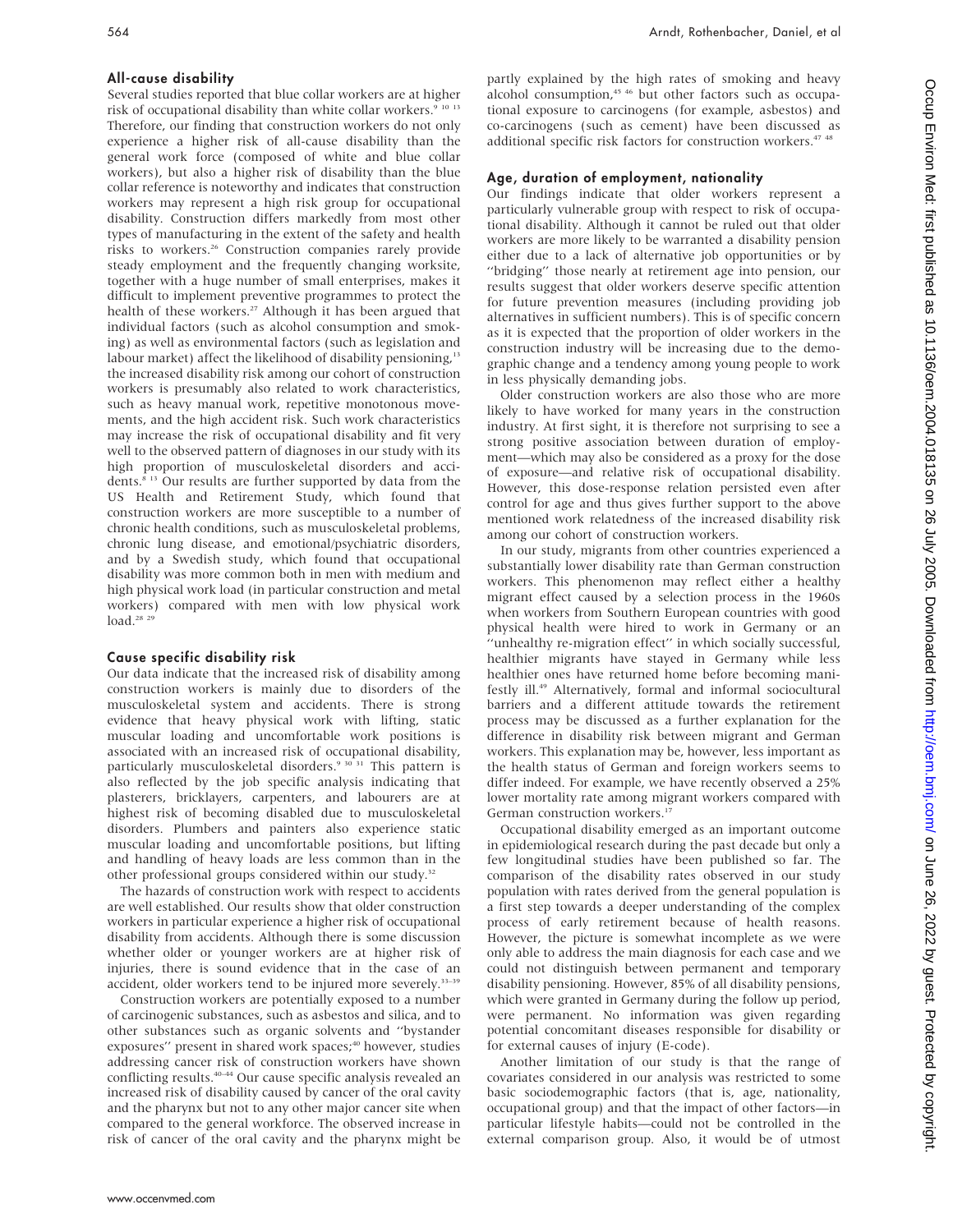### Main messages

- Construction workers do not only experience a higher risk of all-cause disability than the general work force but also experience a higher risk of disability than blue collar workers in general.
- The increased burden of disability among construction workers is mainly caused by disorders of the musculoskeletal system and accidents.
- The relative increase in disability risk increases with age and with longer duration of employment in the construction industry, indicating that older and experienced construction workers seem to be at particular risk of occupational disability.

## Policy implications

- The increased risk of occupational disability among construction workers, which is mainly caused by disorders of the musculoskeletal system and accidents, calls for further efforts to sustain the health of construction workers.
- Older workers represent a vulnerable group and deserve specific attention for future prevention measures (including providing job alternatives in sufficient numbers).

interest to address the role of specific work conditions and other occupational factors. We were able to use two reference groups: general work force and blue collar workers. The latter group has the advantage of being more similar with respect to socioeconomic status and lifestyle factors but simultaneously contains the potential of diluted work related effects (for example, high physical work load).

A common limitation inherent in studies which rely on voluntary participation is the potential for bias due to self selection of the study members. Although our study sample does not differ from the underlying source population of all construction workers in terms of basic demographics, we cannot rule out differences in health status as has been described in a study from the Swedish construction industry<sup>27</sup> which reported that non-participants of OSH screening programmes had poorer health than participants. Similarly, we are also concerned about those who quitted the construction industry because of a health reason before the baseline examination took place. This potential selection bias has also been referred to as "healthy worker survivor effect"<sup>50</sup> and results from a selection process in that those who remain employed tend to be healthier and presumably experience lower disability risk than those who left employment before the baseline examination.<sup>51</sup>

Over 77% of all cohort members could be successfully linked to the pension register. Those 4286 workers who have been lost to follow up during the 10 year period tended to be older (mean age 45.0 years) and to be more often of foreign origin (35%). At the time of baseline examination no differences were apparent with respect to cardiovascular or respiratory diseases but findings related to musculoskeletal disorders were more common among those lost to follow up (49%  $\nu$  39%). This potential healthy worker survivor effect may however yield an underestimation of the true disability risk of construction workers. Despite this potential for

underestimation of some effects, our study provides strong evidence of an increased disability risk among construction workers, which is mainly caused by disorders of the musculoskeletal system and accidents and which calls for further efforts to sustain the health of construction workers.

#### ACKNOWLEDGEMENTS

This study was partly supported by the Association of the Workmen's Compensation Board for Construction Workers, Germany. We are indebted to the pension register of the manual workers' pension insurance institution Württemberg (LVA Württemberg) for providing the follow up data.

#### Authors' affiliations .....................

V Arndt, D Rothenbacher, H Brenner, German Centre for Research on Ageing, Department of Epidemiology, Heidelberg, Germany U Daniel, B Zschenderlein, S Schuberth, Occupational Health Service, Workmen's Compensation Board for Construction Workers Württemberg, Böblingen, Germany

Competing interests: There is no conflict of interest for any author of that study and there are no financial or other relationships that might bias the work or interfere with objective judgement.

#### REFERENCES

- 1 **Brenner H**, Ahern W. Sickness absence and early retirement on health grounds in the construction industry in Ireland. *Occup Environ Med*<br>2000;**57**:615–20.
- 2 Burkhart G, Schulte PA, Robinson C, et al. Job tasks, potential exposures, and health risks of laborers employed in the construction industry. Am J Ind Med 1993;24:413–25.
- 3 Zentrales Informationssystem der gesetzlichen Unfallkassen. Hauptverband der gewerblichen Berufsgenossenschaften (HVBG). Reportable accidents at work by branch of industry per 1,000 full workers (accident rates). Available from http://www.hvbg.de/e/pages/statist/unfall/au/haeuf.html (accessed 4 May 2005).
- 4 The Center to Protect Workers Rights. The Construction Chart Book. Available from http://www.cdc.gov/elcosh/docs/d0100/d000038/contents.html accessed 4 May 2005).
- 5 Health and Safety Commission. Health and Safety Statistics 2000/01. Available from http://www.hse.gov.uk/statistics/books.htm (accessed 4 May 2005).
- 6 Lipscomb HJ, Dement JM, Nolan J, et al. Falls in residential carpentry and drywall installation: findings from active injury surveillance with union carpenters. J Occup Environ Med 2003;45:881–90.
- 7 Courtney TK, Matz S, Webster BS. Disabling occupational injury in the US construction industry, 1996. J Occup Environ Med 2002;44:1161-8.
- 8 Krokstad S, Johnsen R, Westin S. Social determinants of disability pension: a 10-year follow-up of 62 000 people in a Norwegian county population. Int J Epidemiol 2002;31:1183–91.
- 9 Karpansalo M, Manninen P, Lakka TA, et al. Physical workload and risk of early retirement: prospective population-based study among middle-aged men. J Occup Environ Med 2002;44:930–9.
- 10 Hasle H, Jeune B. [The significance of working conditions with regard to disability pensions. A case-controlled study among unskilled workers]. Ugeskr Laeger 1989;151:1929–31.
- 11 Husemoen LL, Osler M, Godtfredsen NS, et al. Smoking and subsequent risk of early retirement due to permanent disability. Eur J Public Health 2004;14:86–92.
- 12 Rothenbacher D, Arndt V, Fraisse E, et al. Early retirement due to permanent disability in relation to smoking in workers of the construction industry. J Occup Environ Med 1998;40:63–8.
- 13 Mansson NO, Rastam L, Eriksson KF, et al. Socioeconomic inequalities and disability pension in middle-aged men. Int J Epidemiol 1998;27:1019-25.
- 14 Guberan E, Usel M. Permanent work incapacity, mortality and survival without work incapacity among occupations and social classes: a cohort study of ageing men in Geneva. Int J Epidemiol 1998;27:1026–32.
- 15 Turner JA. Predictors of chronic disability in injured workers. Am J Ind Med 2000;38:707–22.
- 16 Arndt V, Rothenbacher D, Brenner H, et al. Older workers in the construction industry: results of a routine health examination and a five year follow up. Occup Environ Med 1996;53:686–91.
- 17 Arndt V, Rothenbacher D, Daniel U, et al. All-cause and cause specific mortality in a cohort of 20000 construction workers. Results from a 10 yearfollow-up. Occup Environ Med 2004;61:419–25.
- 18 Shephard RJ. Age and physical work capacity. Exp Aging Res 1999;25:331–43.
- 19 Virokannas H, Rahkonen M, Luoma I, et al. Long-term musculoskeletal disorders and work career in 55-year-old workers. Exp Aging Res 1999;25:301–6.
- 20 SAS Institute Inc. SAS Statistical Analysis System V8.2. Cary, NC; 1999–2001.
- 21 Verband Deutscher Rentenversicherungsträger (VDR) [Federation of German Pension Insurance Institutes] VDR Statistik. Frankfurt a. M. (Germany); 1986–2004.